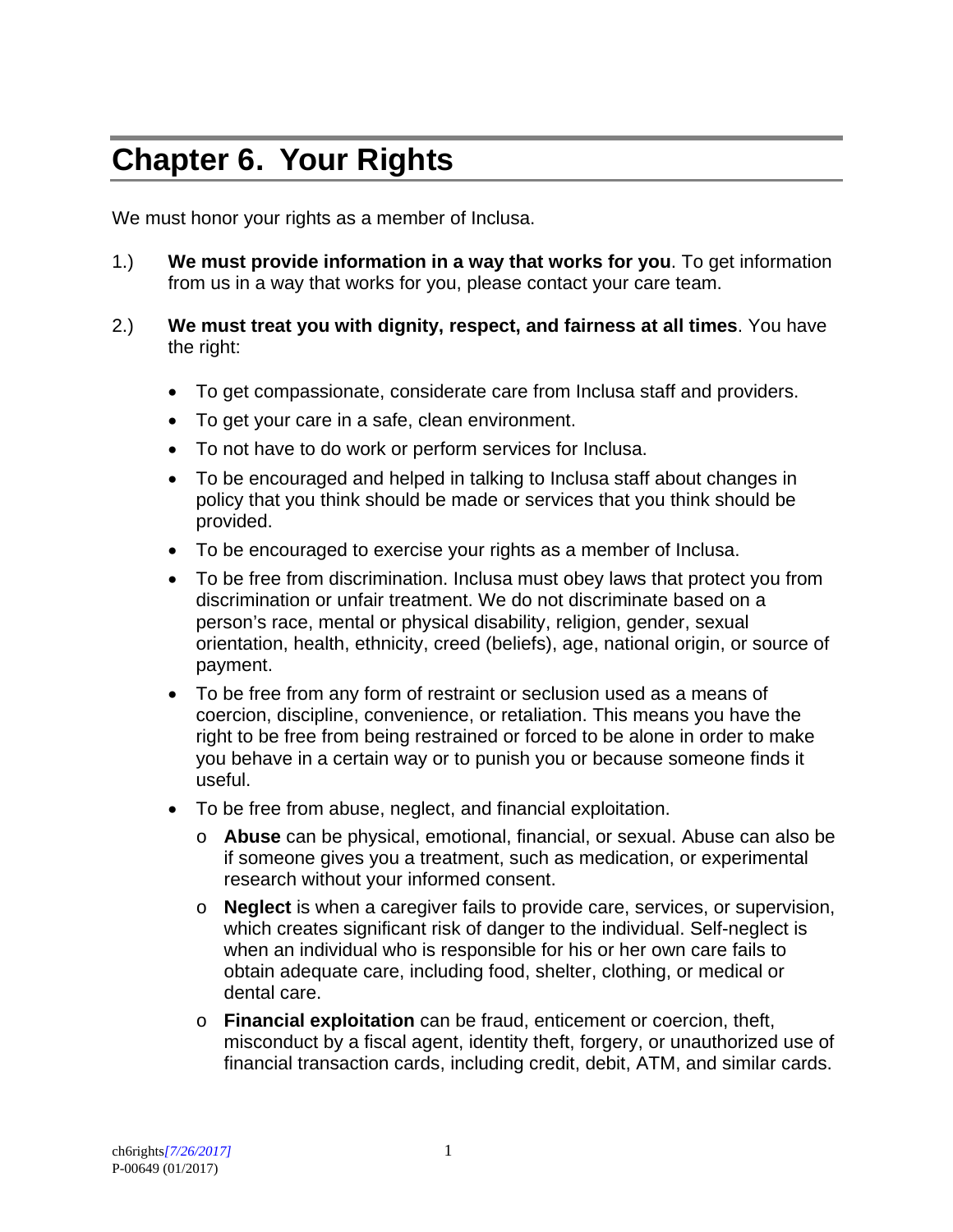**What can you do if you are experiencing abuse, neglect, or financial exploitation?** Your care team is available to talk with you about issues that you feel may be abuse, neglect, or financial exploitation. They can help you with reporting or securing services for safety. You should always call 911 in an emergency.

If you feel that you or someone you know is a victim of abuse, neglect, or financial exploitation, you can contact Adult Protective Services. Adult Protective Services help protect the safety of seniors and adults-at-risk who have experienced abuse, neglect, or exploitation. They also help when a person is unable to look after his or her own safety due to a health condition or disability.

Page 12 lists the phone numbers to call to report incidents of witnessed or suspected abuse.

- 3.) **We must ensure that you get timely access to your covered services**. As a member of Inclusa, you have a right to receive services listed in your care plan when you need them. Your care team will arrange for your covered services. Your team will also coordinate with your health care providers. Examples of these are doctors, dentists, and podiatrists. Contact your team for assistance in choosing your providers.
- 4.) **We must protect the privacy of your personal health information**. If you have questions or concerns about the privacy of your personal health information, please call your care team. See Appendix 7, page **Error! Bookmark not defined.**, for Inclusa's Notice of Privacy Practices.
- 5.) **We must give you access to your medical records**. Ask your care team if you want a copy of your records. You have the right to ask Inclusa to change or correct your records.
- 6.) **We must give you information about Inclusa, our network of providers, and available services**. Please contact your care team if you want this information.

## 7.) **We must support your right to make decisions about your services**.

- You have a right to know about all of your choices. This means you have the right to be told about all the options available, what they cost, and whether they are covered by Family Care. You can also suggest other services that you think would meet your needs.
- You have the right to be told about any risks involved in your care.
- You have the right to say "no" to any recommended care or services.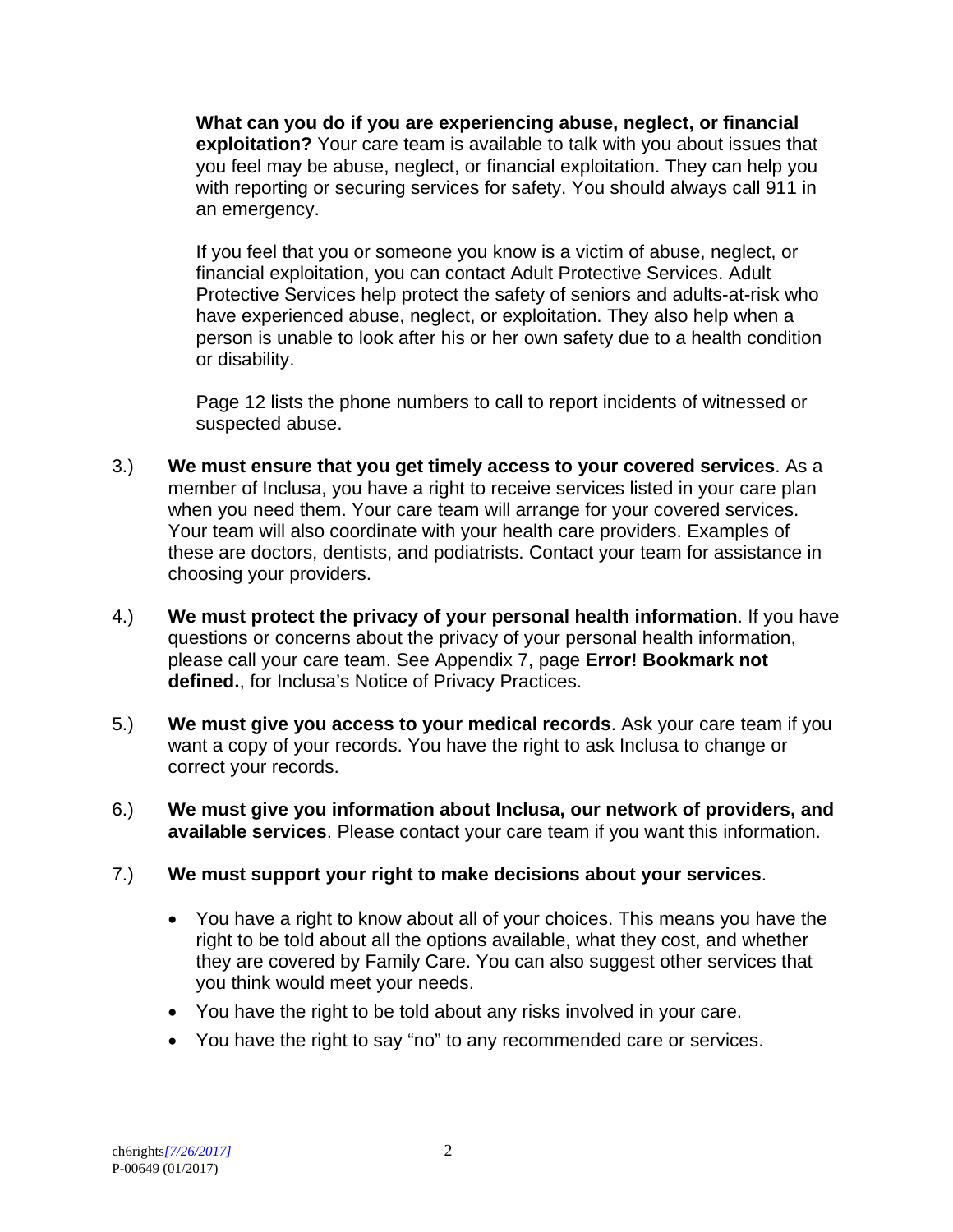- You have the right to get second medical opinions. Ask your care team if you need help getting a second opinion.
- You have the right to give instructions about what you want done if you are not able to make decisions for yourself. Sometimes people become unable to make health care decisions for themselves due to accidents or serious illness. You have the right to say what you want to happen if you are in this situation. This means if you want, you can develop an "**advance directive**." There are different types of advance directives and different names for them. Documents called "**living will**" and "**power of attorney for health care**" are examples of advance directives. Contact your care team if you want to know more about advance directives.
- 8.) **You have the right to file a grievance or appeal if you are dissatisfied with your care or services**. Chapter 8 (page **Error! Bookmark not defined.**) includes information about what you can do if you want to file a grievance or appeal.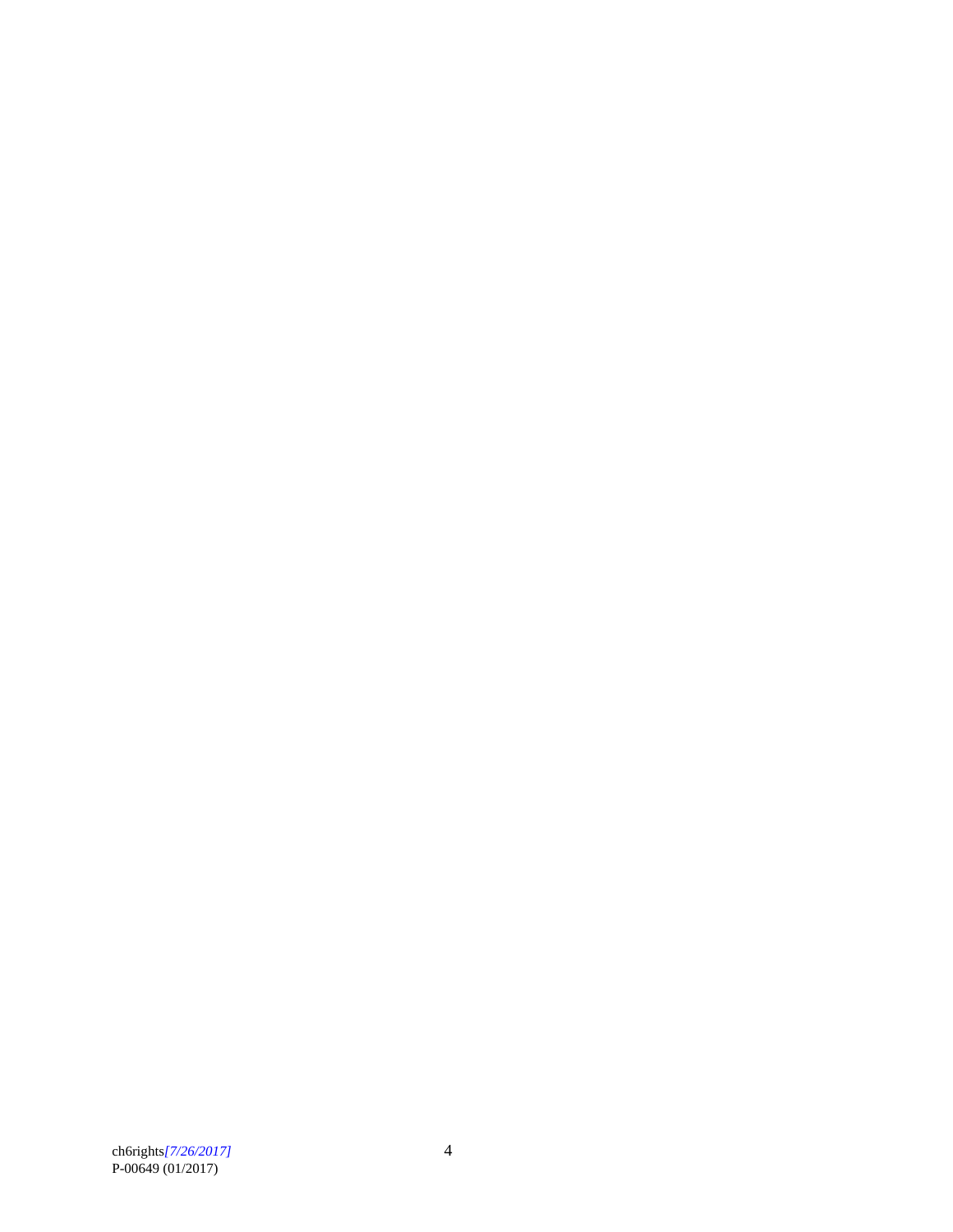## **Chapter 7. Your Responsibilities**

Things you need to do as a member of Inclusa are listed below. If you have any questions, please contact your care team. We're here to help.

- 1.) Become familiar with the services in the Family Care benefit package. This includes understanding what you need to do to get your services. See chapters 3 and 4 for more information.
- 2.) Participate in the initial and ongoing development of your care plan.
- 3.) Participate in the Resource Allocation Decision (RAD) process to find the most cost-effective ways to meet your needs and support your long-term care outcomes. Members, families, and friends share responsibility for the most costeffective use of public tax dollars.
- 4.) Talk with your care team about ways your friends, family, or other community and volunteer organizations may help support you or ways in which you can do more for yourself.
- 5.) Follow the care plan that you and your care team agreed to.
- 6.) Be responsible for your actions if you refuse treatment, or do not follow the instructions from your care team or providers.
- 7.) Use the providers or agencies that are part of Inclusa, unless you and your care team decide otherwise.
- 8.) Follow Inclusa's procedures for getting care after hours.
- 9.) Notify us if you move to a new address or change your phone number.
- 10.) Notify us of any planned temporary stay or move out of the service area.
- 11.) Provide Inclusa with correct information about your health care needs, finances, and preferences and tell us as soon as possible about any changes in your status. This includes signing a "release of information" form when we need other information you do not have easily available.
- 12.) Treat your team, home care staff, and service providers with dignity and respect.
- 13.) Accept services without regard to the provider's race, color, religion, age, gender, sexual orientation, health, ethnicity, creed (beliefs), or national origin.